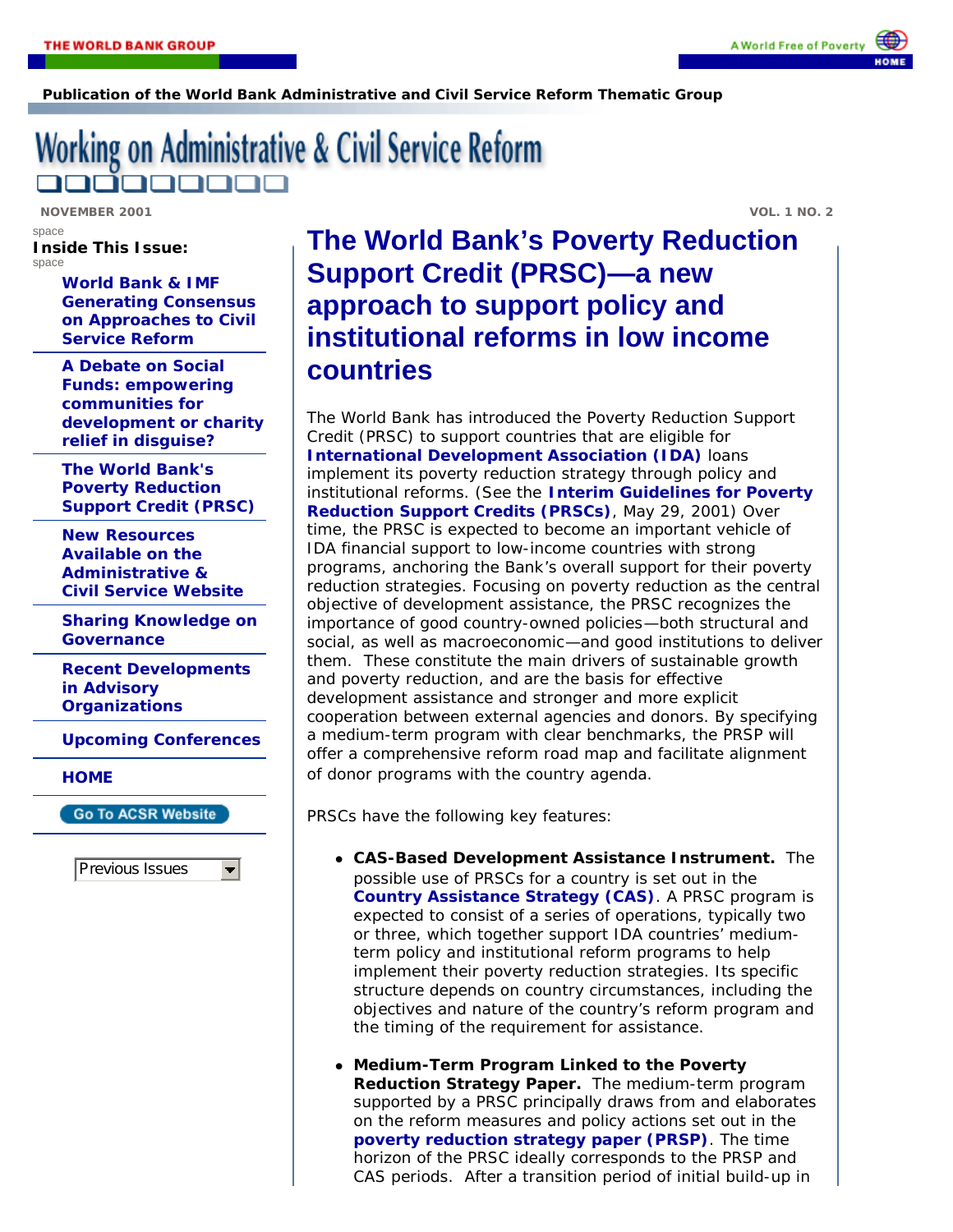the pipeline of PRSPs and PRSCs, it is expected that PRSCs would normally be finalized and presented to the Board together with or shortly after the PRSP, **Joint Staff Assessment (JSA)**and CAS. The program, along with results-focused indicators and progress benchmarks for monitoring the overall implementation of the poverty reduction strategy, is set out in a multiyear matrix of policy and institutional reforms. Each individual credit in a PRSC series, like all other adjustment credits, is presented to the Board for its review under regular procedures.

- **Series of Operations.** Each individual PRSC in the series is focused on completed priority actions. Each subsequent PRSC builds on the previous one(s); its prior actions formulated and agreed on when it is negotiated draw on the progress benchmarks laid out at the outset as part of the medium-term framework. In moving from one PRSC to the next in the series, if progress is found to lag behind expectations, a judgment is made on whether to (a) adapt the medium-term program, (b) reduce the amount of the subsequent PRSC operation, or (c) delay the subsequent operation until further progress has been made. For each individual PRSC, the government prepares a Letter of Development Policy (LDP) and multiyear matrix of policy and institutional reforms, with results-focused monitoring indicators and progress benchmarks.
- ! *Analytic Underpinnings.* PRSCs are normally based on two analyses: (a) a cross-cutting assessment of the country's development policies (social, structural, and key sectoral), which cover the policy reform and institutional development priorities for sustainable growth and poverty reduction—including enhancement of positive impacts and mitigation of adverse impacts that the reforms being supported may have on poor people and other vulnerable groups and on the environment; and (b) an assessment of the country's public financial accountability arrangements, which covers its public expenditure, procurement, and financial management systems.
- ! *Bank/IMF Coordination.* Given the important complementarities between the macroeconomic and the social and structural issues, there is a presumption—but no guarantee—that after the initial transition period of gradual buildup in the pipeline of PRSPs and PRSCs, the Bank will normally provide support through a PRSC when the Fund provides support through a **Poverty Reduction Growth Facility (PRGF).**
- *Focus on Capacity Building.* Over time, PRSCs are expected to play an increasing role in supporting prioritized policy actions in implementing the country 's agenda of social and structural policy and institutional reform. The PRSC program is being introduced gradually through the deliberate application of the following eligibility criteria: completion of the integrative fiduciary and social, structural, and sectoral analyses; a satisfactory macroeconomic framework; and the completion of prior actions and satisfactory progress in implementing the medium-term program of policy and institutional reforms, including specific measures, as appropriate, under the proposed operation to address weaknesses in the country's